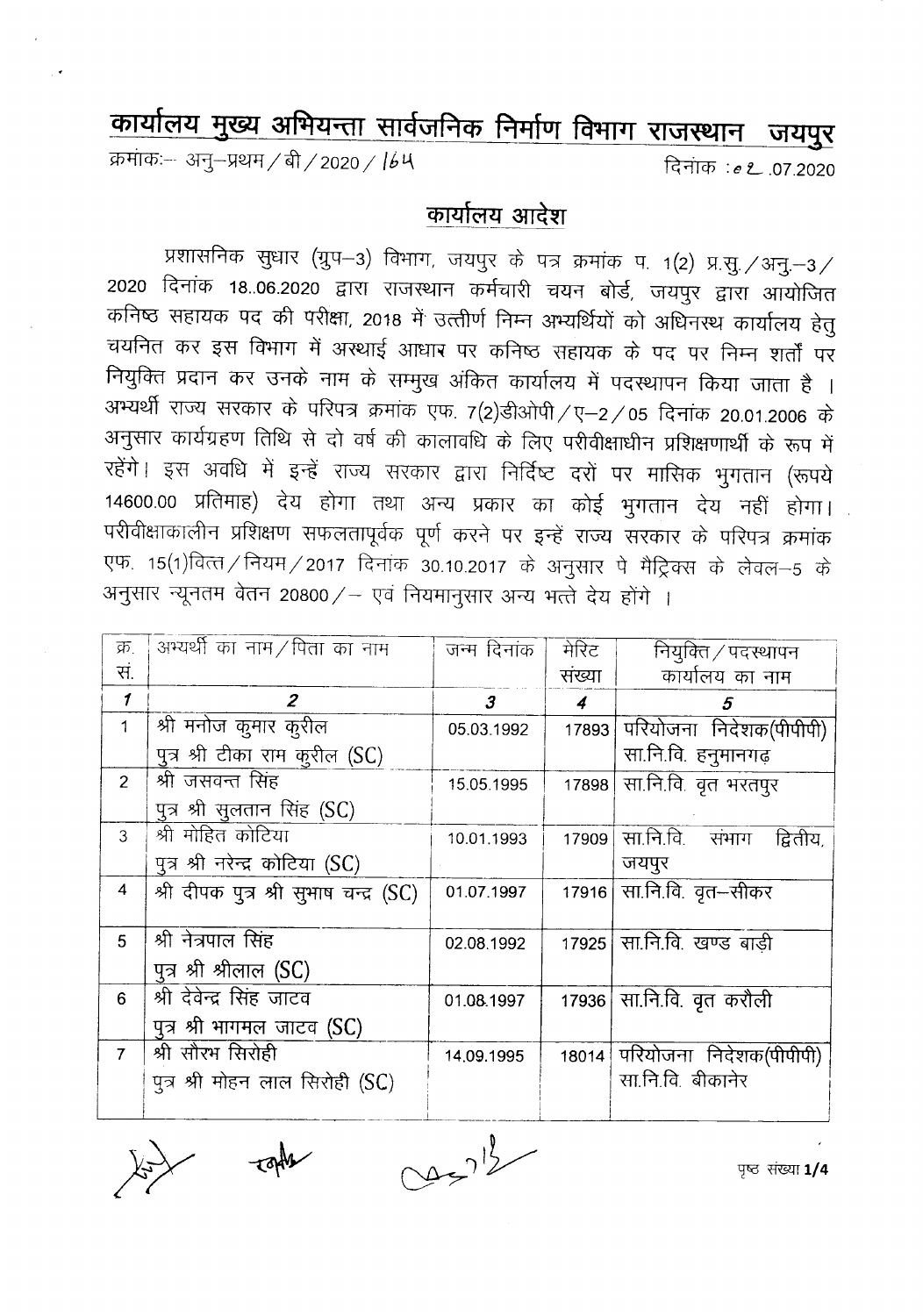| 8               | श्री प्रकाश चन्द्र                 | 22.11.1989 |       | 18060 सा.नि.वि. उपखण्ड<br>सम |
|-----------------|------------------------------------|------------|-------|------------------------------|
|                 | पुत्र श्री रघुनाथ प्रसाद गर्ग (SC) |            |       | (खण्ड द्वितीय जैसलमेर)       |
| 9               | श्री नीरज कुमार मीना               | 10.07.1992 | 21465 | सा.नि.वि.<br>खण्ड गंगापुर    |
|                 | पत्र श्री रमेश चन्द मीना (ST)      | im sala    |       | सिटी                         |
| 10              | श्री राजू मीणा                     | 08.06.1994 | 21471 | सा.नि.वि. रा.रा.मार्ग<br>वृत |
|                 | पुत्र श्री बाबू लाल मीणा (ST)      |            |       | जयपुर                        |
| 11              | श्री छोटेलाल मीना                  | 13.07.1993 | 21519 | सा.नि.वि.<br>नियंत्रण<br>गुण |
|                 | पुत्र श्री रामजीलाल मीना (ST)      |            |       | खण्ड दौसा                    |
| 12 <sup>7</sup> | श्री लोकेश कुमार मीना              | 07.03.1996 | 21536 | सा.नि.वि.<br>खण्ड<br>प्रथम   |
|                 | पुत्र श्री मिठालाल मीना(ST)        |            |       | सवाई माधोपुर                 |
| 13              | श्री रविन्द्र कुमार मीणा           | 15.01.1995 | 21571 | सा.नि.वि. उपखण्ड<br>प्रथम    |
|                 | पुत्र श्री दशरथ सिंह (ST)          |            |       | छबडा                         |

- 1. उपरोक्त अभ्यर्थियों को आदेश जारी होने की दिनांक से 30 दिवस में कार्यग्रहण करना होगा। निर्धारित अवधि में कार्यभार नहीं सम्भालने की स्थिति में इनके नियुक्ति आदेश स्वतः ही निरस्त माने जायेंगे ।
- 2. अभ्यर्थियों को जिन कार्यालयों में नियक्ति पत्र के अनुसार कार्यग्रहण (Joining Report) करना हो उस कार्यालय अध्यक्ष का यह दायित्व रहेगा कि सम्बन्धित अभ्यर्थी द्वारा कार्य ग्रहण करने से पूर्व शैक्षणिक योग्यता, प्रशैक्षणिक योग्यता (Compute/Typing संबंधी), आयु व अन्य किसी छूट (जैसे अनुसूचित जाति/अनुसूचित जनजाति/ओ.बी.सी./एम.बी.सी./विकलांग 311दि) के सम्बन्ध में आवश्यक मूल प्रमाण—पत्र प्राप्त करके संतुष्टी कर लें कि अभ्यर्थी द्वारा आवेदन-पत्र में दी गई सूचना सही है । सभी दस्तावेजों / प्रमाण-पत्रों (उच्च माध्यमिक परीक्षा प्रमाण–पत्र सहित) की सत्य प्रतियां (Certified/Self Attested Documents) आवश्यक  $\pi$ प से प्राप्त कर ली जावे।
- 3. अभ्यर्थी को कार्यग्रहण करवाने से पूर्व ओ.बी.सी. एवं एम.बी.सी. वर्ग का प्रमाण--पत्र सक्षम अधिकारी के द्वारा निर्धारित प्रपत्र में एवं निर्धारित समय सीमा के अन्तर्गत जारी किया गया हो।
- 4. अभ्यर्थी को कार्यग्रहण करवाने से पूर्व अभ्यर्थी के नाम/उपनाम/विवाह सम्बन्धी प्रमाण-पत्र / विवाह पंजीयन प्रमाण-पत्र ऐवं सन्तान सम्बन्धी शपथ-पत्र {कार्मिक (क-2) विभाग द्वारा} निर्धारित प्रोफार्मा में पूर्ति करावें । इसके साथ ही अभ्यर्थी से विवाह के समय दहेज नहीं लिए जाने सम्बन्धी शपथ–पत्र एवं धूम्रपान नहीं करने सम्बन्धी शपथ–पत्र भी आवश्यक रूप से प्राप्त किया जावे ।
- 5. <sup>~</sup> <sup>~</sup> <sup>~</sup> \* ~ ¢I~¢ ('Cf)'-2) fcrwr \* ~ q)T 31lq~£lCf)dl ~ अनुसरण किया जावे ।
- 6. नियुक्ति आदेश जारी करने के पश्चात यदि प्रार्थी नियमानुसार नियत अवधि में कार्यग्रहण नहीं करता है तो अभ्यर्थी का आवेदन फार्म इस कार्यालय को लौटाएं ।
- 7. अभ्यर्थी को कार्यग्रहण करवाने से पूर्व स्वास्थ्य परीक्षण एवं चरित्र सत्यापन (सक्षम पुलिस अधिकारी द्वारा जारी) नियमानुसार अपने स्तर से करवाया जाना सुनिश्चित करें ।

*,.y* '[fO 'fflg;rr **2/4**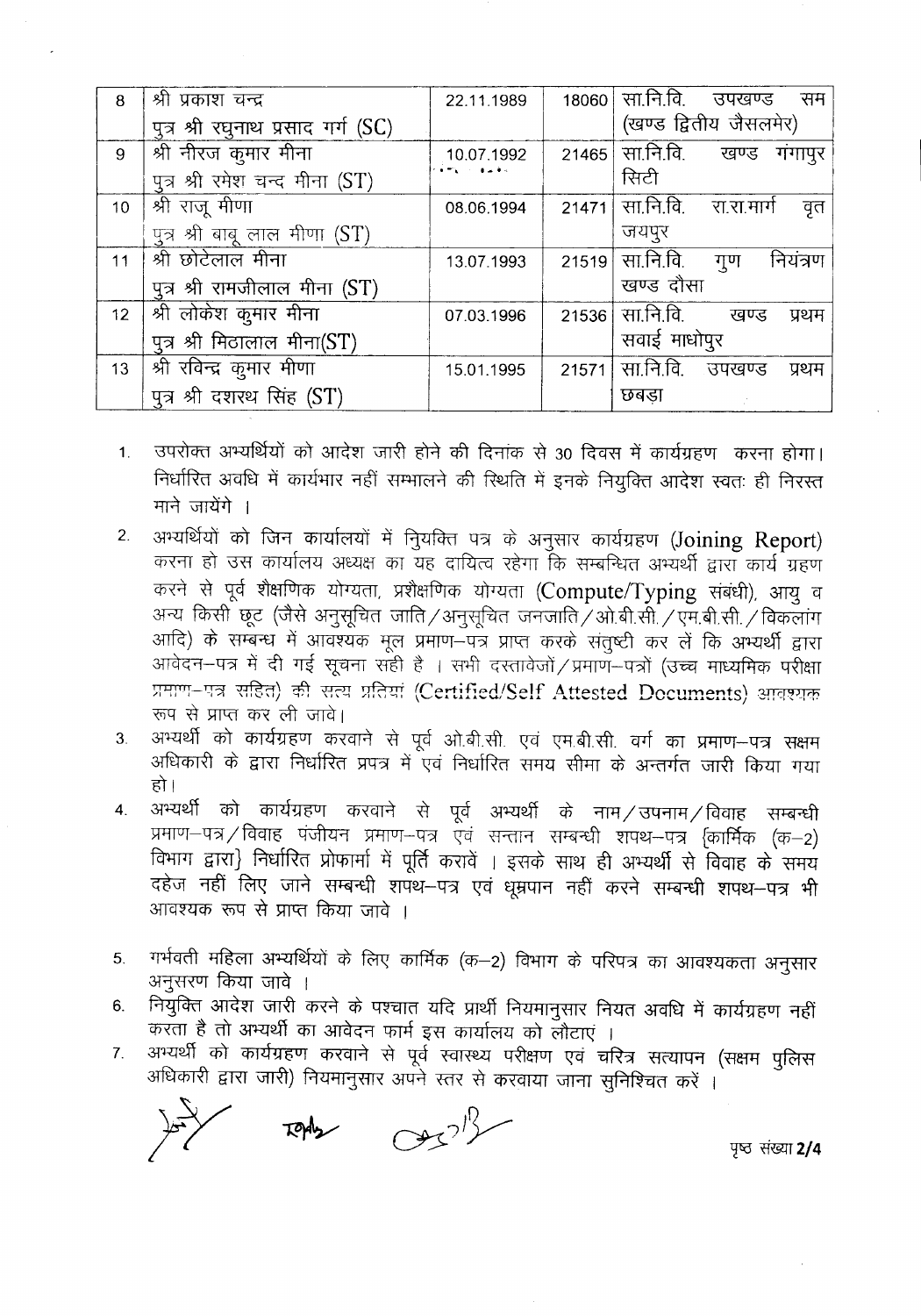- 8. अभ्यर्थियों को कार्यभार ग्रहण करने से पूर्व नियत वेतन (Fix Pay) पर कार्य करने की अपनी सहमति लिखित रूप में प्रस्तुत करनी होगी ।
- 9. अभ्यर्थियों की नियुक्ति तिथि कनिष्ठ सहायक के पद पर कार्यग्रहण करने की तिथि से मान्य होगी।
- 10. यह नियुक्ति राजस्थान सेवा नियमों एवं उक्त नियमों के समय-समय पर संशोधित सेवा नियमों के अधीन रहेगी ।
- 11. उपस्थिति पर कोई यात्रा भत्ता इत्यादि देय नहीं होगा ।
- 12. उपरिथति देने से पूर्व दो राजपत्रित अधिकारियों से चरित्र प्रमाण-पत्र प्राप्त कर प्रस्तुत करना होगा जो उनके सम्बन्धी न हो तथा छः माह से अधिक पूराना नहीं हो ।
- 13. उपस्थिति ग्रहण कराने से पूर्व सम्बन्धित अधिकारी (हैड ऑफ ऑफिस) नियमानुसार कर्मचारी से भारतीय संविधान के प्रति निष्ठा रखने का शपथ पत्र निर्धारित प्रपत्र में भरवाकर प्राप्त करेंगें ।
- 15. राज्य सरकार द्वारा जारी आदेश क्रमांक एफ.13(1)वित्त / नियम / 2003 दिनांक 28.1.2004 एवं 27.3.2004 के तहत अंशदायी पेंशन योजना के प्रावधान लागू होंगे एवं अन्य आदेश जो राज्य सरकार द्वारा जारी किये गये हों उनके अधीन ही सेवा एवं सेवालाभ देय होंगे ।
- 16. जो अभ्यर्थी पूर्व से ही नियमित राज्य सेवा में कार्यरत हैं उन्हें राज्य सरकार के नियमानुसार ही वेतन भत्ते देय होंगे परन्तु पदस्थापन पर कार्यग्रहण के समय पूर्व नियोजक के द्वारा उचित माध्यम (Through Proper Channel) से कार्यमुक्त किये जाने का आदेश एवं गत भुगतान प्रमाण-पत्र भी प्रस्तुत करना होगा ।
- 17. यदि किसी अभ्यर्थी के दस्तावेजों में कोई कमी अथवा दस्तावेज फर्जी पाए जाते हैं तो विभाग उनकी सेवाएं तत्काल समाप्त कर सकेगा ।
- 18. सभी अभ्यर्थियों की जन्म तिथि उनके द्वारा प्रस्तुत सैकण्डरी परीक्षा उत्त्तीर्ण करने के मूल प्रमाण-पत्र के आधार पर अंकित की गई है । अंकित की गई जन्मतिथि अपरिवर्तनीय होगी ।
- 19. चयनित अभ्यर्थियों के अपने से वरिष्ठ / कनिष्ठ अभ्यर्थी से पूर्व में अथवा बाद में कार्यभार ग्रहण करने की स्थिति में इनकी वरिष्ठता पर कोई प्रभाव नहीं पड़ेगा । इनकी वरिष्ठता का निर्धारण राजस्थान लोक सेवा आयोग से प्राप्त मेरिट सूची के आधार पर ही होगा ।
- 20. परीवीक्षा प्रशिक्षण अवधि में अन्य सुविधा या अवकाश आदि राजस्थान सेवा नियमों में संशोधित प्राक्धानों के अनुसार देय होंगे ।

 $2024$ 

(चिन्न हरी मीना) मुख्य अभियन्ता एवं अतिरिक्त सचिव सा0 नि0 वि0, राजस्थान, जयपूर

**पृष्ठ** संख्या 3/4